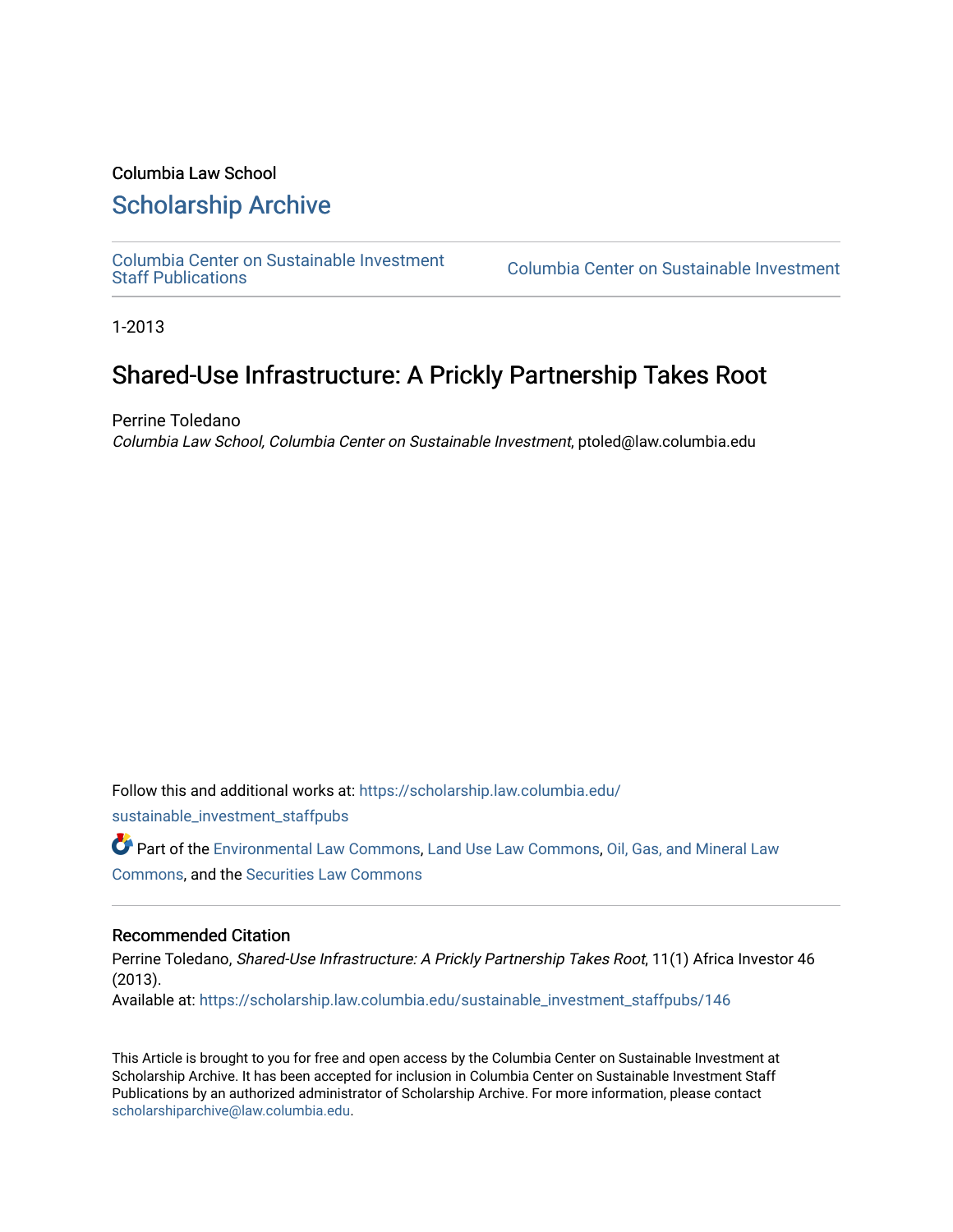# SHARED INFRASTRUCTURE A PRICKLY PARTNERSHIP TAKES ROOT

**COMMUNICATION ON A PART AND ONE OF THE NEW YORK** 

# They call it Africa.<br>We call it home.

Authorised financial services and registered credit provider (NCRCP15) The Standard Bank of South Africa Limited (Reg. No. 1962/000738/06). SBSA 133706-12/12 Moving Forward is a trademark of The Standard Bank of South Africa Limited



**Moving Forward**"

Skypixel | Dreamstime.com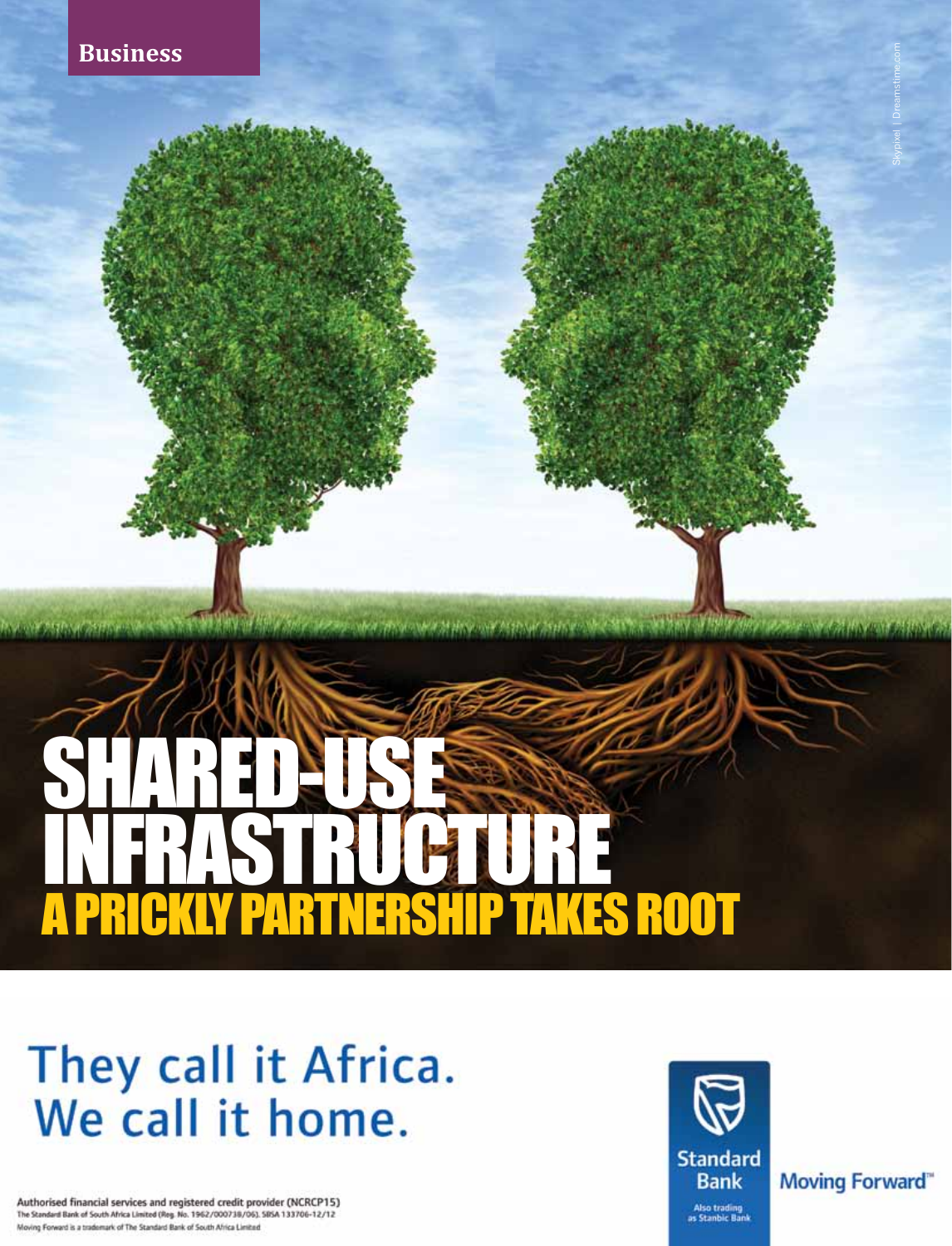

Shared use of extractive industry infrastructure investments can be a catalyst for inclusive and sustainable growth in Africa. **Perrine Toledano** explores how

**O** nly about 30% of Africa has access to electricity, and transport costs in Africa are among the highest in the world. For the World Bank, the annual funding gap for infrastructure investment in Africa is US \$31 billion.

This gap however can be filled if the investments of natural resource concessionaires are leveraged and not planned in an enclave model. In resource-rich but infrastructure-poor Africa, natural resource concessionaires have traditionally developed railways, ports and power plants to serve their own needs. Africa has therefore often missed the opportunity of coordinating those large investments with national infrastructure planning and has failed to promote potential synergies and shared use of the privately developed infrastructure.

"As has been the case for many years," says Helen Tarnoy, Executive Director of Aldwych International Ltd, "there is a wealth of potential opportunities for power developers owing to the substantial unmet demand for reliable power [including from the mining industry] across the continent. The opportunities are, however, not usually structured or packaged in any way by host governments or utilities."

The potential to increase welfare gains by improved coordination between the government and companies is therefore tremendous: from avoiding the environmental damage of duplication of infrastructure between competitors to increasing the power supply to the grid, to unlocking the agriculture sector by providing cheaper transportation.

"We have to create complementary

infrastructure," says Brian Molefe, CEO of South Africa's Transnet, "and it is more likely to happen when the complementing interests outweigh the competing interests." The cost savings are nevertheless not always obvious to the industry and barriers to shared use are heavy. Only a sound regulatory and policy framework can lift them.

#### **KEY BARRIERS**

Large infrastructure investments, such as in railways, ports, hydro-electric plants and power networks, exhibit natural monopoly features with high fixed costs and low operating costs. Consequently, the marginal cost is below the average cost and both decline as output expands. It causes a tricky situation where prices cannot be set at the marginal cost as required by social efficiency because prices must be at least equal to the average cost in order for the endeavour to be commercially viable. In this situation, it is generally more economically efficient for one firm to supply all the market's demand. The flip side is that it ends up in exclusive access or monopoly pricing for infrastructure services.

This explains why, in Africa, the traditional model, where the mine owner has been granted the vertically integrated concession of the railways (and thus is responsible for all the capital expenditure as well as the operations and maintenance of the assets), has not been successful in achieving shared use even if the state has kept the ownership of the tracks to preserve the "national interests."

Separating ownership of the mine, railway and port infrastructure is a more efficient structural solution: if the owner of the infrastructure assets is different from the mine investor, the owner is incentivised to maximise capacity utilisation, (provided that there is sufficient capacity), which should naturally result in shared use.

Separating the ownership is particularly necessary in the cases in which the government is faced temporarily with one mining investor in a promising mining area that is bound to attract many other miners (e.g Liberia with Arcelor Mittal); or with major companies that can afford the total

infrastructure costs and that do not see a business case for sharing the upfront capital costs (e.g Mozambique with Vale).

But this separation of ownership is not appealing to bulky miners, such as in coal and iron ore, which consider their infrastructures as part of an integrated system on which they want close control and zero coordination costs.

Those coordination costs are particularly high in the case of sharing the railways with non-mineral users, such as farmers, given that they are generally low volume and dispersed and that the logistic solutions are not in place to make multipurpose infrastructure economically viable (warehouses, loading stations, feeder roads).

In Australia, in the coal Hunter Valley, to cope with the coordination costs associated with separated ownership, an independent supply chain coordinator has been established to communicate with all participants in the supply chain to maximise overall throughput from the mine to the shipping entity. In Africa, such a critical coordinating body doesn't exist. It is only in the DRC-Zambian copper belt, where one single copper mine cannot afford a dedicated line, where the model of separating ownership has been adapted and that shared use is achieved in practice.

An additional factor of high coordination costs is Africa's single-track railway system, a remnant of colonial times, that mining companies rarely transform into double-track given the high investment.

More critically, mine investors generally have little regulatory incentive to design infrastructure with greater capacity than their mine's production, such as establishing the right of way, bridging bases, making cuttings bigger, let alone constructing assets with overcapacity. Pointed questions regarding payment and allocation of capacity are bound to arise with generally no regulatory answers.

For instance, in Richards Bay, while the railway is government-owned (Transnet), the coal terminal at the port is owned by the major coal mine investors, and it is therefore difficult for other coal producers to obtain capacity allocations at the port. Consequently, those other coal producers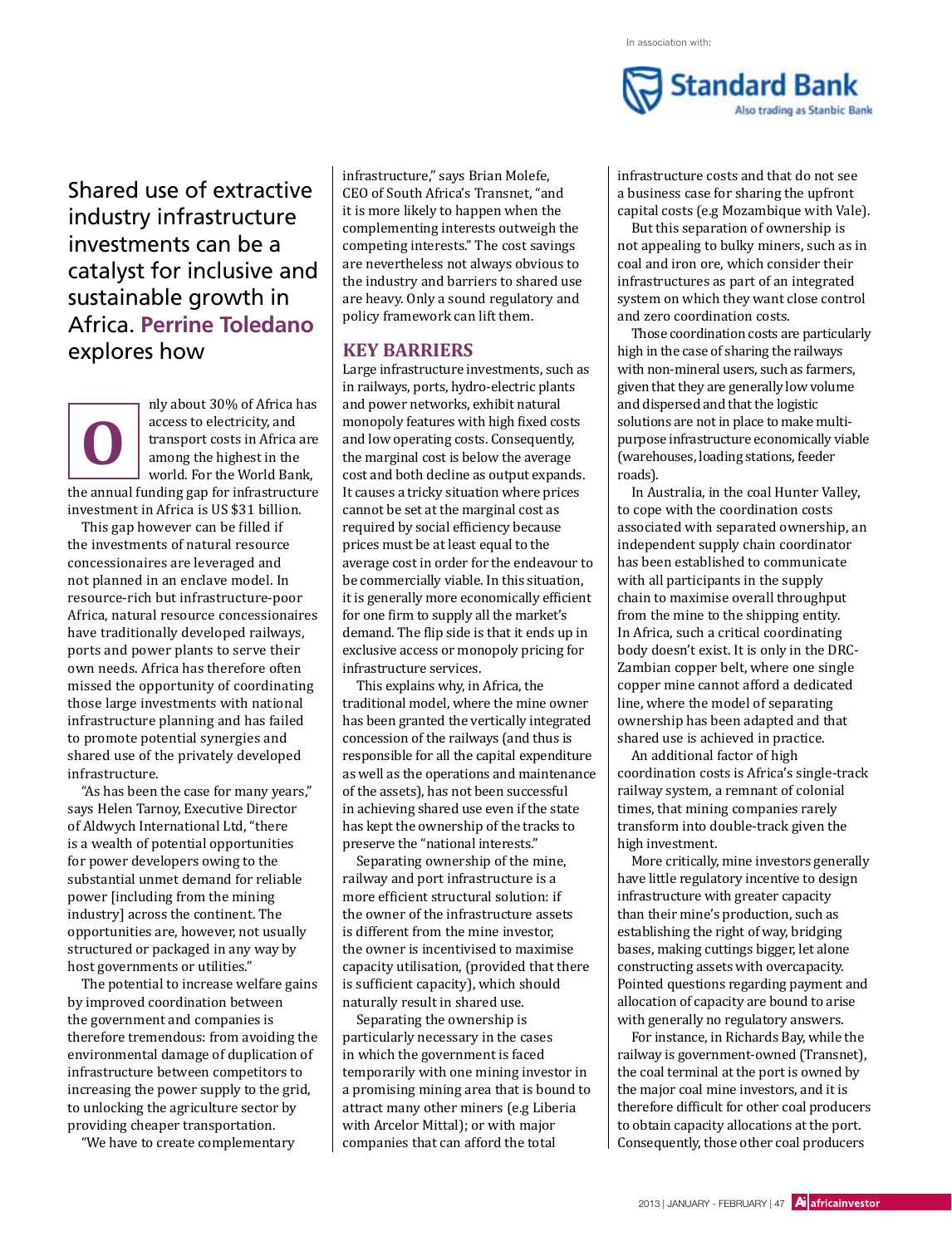do not seek access to the railways, so shared access is not achieved in practice.

The same goes for the electricity generated by the mine: appropriate legislation for mining companies' power generation does not always exist, or does not address the possibility of selling electricity to the grid, whereas the challenge for host countries with expensive grid electricity is to increase domestic supply. When there is no grid, the issue is even more acute.

AngloGold Ashanti financed a new electric power line from Siguiri mine to the nearby town and provided two generators, giving the community 1.2MW. An engineer at one of leading mining firms insists that the crucial question is "who pays for the maintenance? Who ensures the financial sustainability? It can't be the company."

Even where regulations mandate shared use or third party access, governments faced with monopolistic structures rarely have the bargaining power to impose such terms. To cope with this, countries like India or Brazil have adopted the golden share approach to influence or veto key strategic decisions.

Finally, weakly drafted contractual language between states and private investors has proved ineffective in ensuring shared use or third party access, particularly when the designated infrastructure is capacity constrained.

According to Miguel Peres, Managing Director, Mozambique at Brazil-based Odebrecht, the absence of an efficient statutory access regime or of an independent regulator to refer to, to regulate the monopolies, "is the number one barrier to shared use."

#### **A CHANGE IS COMING**

With the increase in commodity prices as well as the fact that the African continent has proved its attractiveness, the race to attract investments is coming to an end. Africa is becoming more demanding towards the investor.

For instance, the Mozambique and Malawi governments have been reluctant to let Vale develop the Nacala Corridor given their intention to keep exclusive access. Mozambique's Minister of Transportation and Communication,

Paul Zucula, is adamant: Nacala's rail and port concession granted to Vale "will also serve for the transportation of passengers and diverse merchandise, including livestock, in the agricultural region comprising the northern corridor."

In Liberia, the 2010 contract signed for the Putu mine requires the mine owner to build infrastructure with excess capacity and to provide 24/7 electricity to local communities in a ten-kilometre radius around the mine site.

In the DRC, in 2005, the public utility SNEL cancelled its deal with MagIndustries, whose plan was to rehabilitate turbines in exchange for power for its mining operations, when realising the unfavorable terms of the deal: negligible additional capacity for the country and the country had to pay the equivalent of a 26.5% financing interest for the Inga I and II upgrades.

"[Complimentary infrastructure] is more likely to happen when the complimenting interests outweigh the competing interests"

In Guinea, with the new 2011 mining code, the government requires an equity stake in the infrastructure projects to limit the exercise of monopoly power.

In addition, governments are issuing new laws and regulations facilitating coordination and partnership with the companies. Mozambique recently passed a PPP law. In South Africa and Cameroon, reforms are underway to unbundle the power sector and encourage the participation of the mining industry's own-generation in the power market.

Furthermore, with the steady increase in commodity prices, mining has expanded and few mining projects happen in isolation, making the business case to coordinate and share infrastructure with other mineral users clearer.

The Mbalam Iron Ore Railway developed by Sundance Resources in Cameroon and the Rio Tinto Simfer railways in Guinea, for example, are

expected to open to other operators on a fee-for-service basis. Rio Tinto in the coal corridor in Mozambique is seeking to develop a new railway with other coal competitors under a multi-user scheme where capital costs are shared.

To implement multi-user platforms, "it is unrealistic to expect all projects within a region to be ready at the same time, therefore one needs an anchor project justifying the railway investment and the railway [must be] designed to be expanded to accommodate other projects as they develop" says Ewen Wigley, Head of Corporate Development at Africa Iron Ore Group.

#### **PROPER PLANNING IS NEEDED**

Independent from a weak regulatory framework or companies' reluctance towards shared use is the issue of the proximity of population and activity centres. For instance, with the support of the World Bank, the government of Madagascar created a joint venture with Rio Tinto to develop the port of Ehoala. Rio Tinto's operated port is multi-purpose but "as the port is remote from other economic activity, container-shipping activity is extremely modest (15,000 TEU over the past three years), so in effect it only serves Rio Tinto's needs," contends Henry Pringle, a port specialist.

Therefore, requiring shared use and open access from mining investments cannot save on the effort of national infrastructure planning to identify where the publicprivate coordination makes more sense. This planning effort seldom happens in Africa but is indispensable to unlock the economic potential of the continent.

To help this planning effort, a ten-year aspirational map can be a useful tool that would indicate the infrastructure necessary for national development by 2023, and would anticipate the demand for various forms of infrastructure by assessing the potential economic activity.  $\star$ 

*Perrine Toledano is Lead Economics and Policy Researcher at the Vale Columbia Center on Sustainable International Investment, a joint center of Columbia Law School and the Earth Institute at Columbia University*